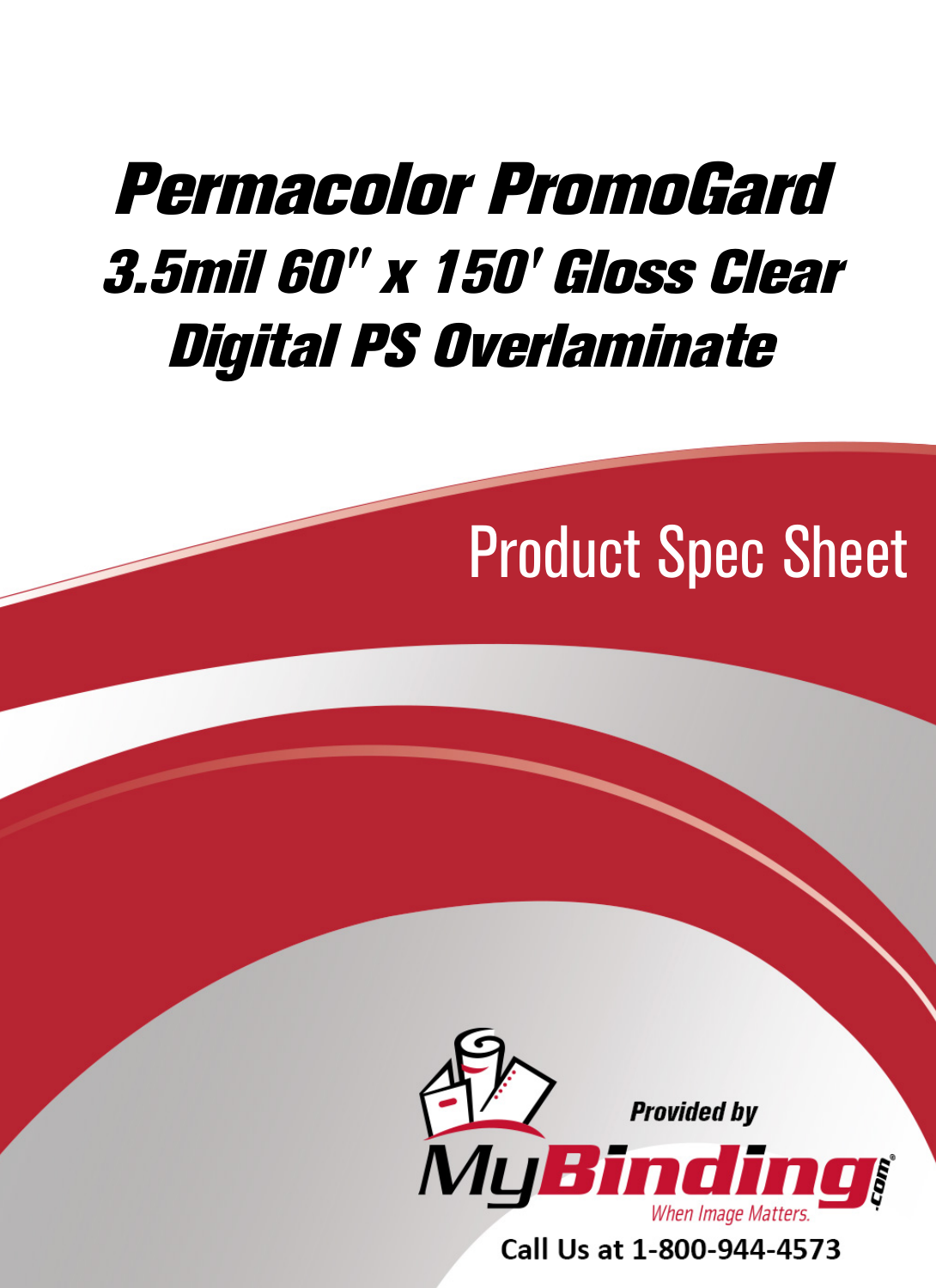

Version #8 (0218) Approved by J. S.

#### **Product**

Permacolor®  [PG7000 Series](https://www.mybinding.com/permacolor-promogard-3-5mil-gloss-clear-digital-ps-overlaminate.html)  Gloss, Matte and Lustre Overlaminates

#### Permacolor

The Permacolor system is a series of pressure sensitive products for mounting and overlaminating in the imaging industries. Pressure sensitive Permacolor provides fast, efficient processing through cold roll lamination techniques without the need for heat, drying or messy coating operations.

#### Product Description

The PG7000 Series overlaminating films are a family of promotional pressure sensitive adhesive coated, clear 3.5 mil overlaminating films that are available in a variety of surface finishes. These films can be laminated to digital images including solvent- and eco-solvent inkjet, and water-based inkjet prints to impart protection from abrasion, moisture, UV light and other potentially damaging effects in both indoor and outdoor environments. These overlaminating films are coated on one side with a clear acrylic pressure sensitive adhesive with an easily removed 40# liner. With UV inhibitors built in to retard color fade caused by ultra violet (UV) light exposure.

PG7000 is the Gloss vinyl film, PG7200 is Matte vinyl film and PG7300 is Lustre vinyl film.

#### Physical Properties

| <b>Property</b>                            | <b>Typical Values</b> | <b>Test Method</b>      |  |
|--------------------------------------------|-----------------------|-------------------------|--|
| Thickness, inches (µm)                     |                       | ASTM-D645               |  |
| Film plus adhesive                         | 0.0040(101)           |                         |  |
| Total product                              | $0.0055$ (139)        |                         |  |
| Quick Tack, Ibs. /in <sup>2</sup> (N/25mm) |                       | <b>Mactac CTM-25</b>    |  |
| <b>Stainless Steel</b>                     | 1.5(6.5)              |                         |  |
| Peel Adhesion Ibs./in                      |                       | Mactac CTM-21           |  |
| (N/25mm)                                   |                       | 48 hours @ 158°F (70°C) |  |
| <b>Stainless Steel</b>                     |                       | Bonded to aluminum      |  |
| $-30$ min                                  | 2.5(11)               | (Method D)              |  |
| - 24 hrs.                                  | 2.8(12.25)            |                         |  |
| <b>Dimensional Stability, inches</b>       |                       | <b>FTM-14</b>           |  |
| (mm)                                       |                       |                         |  |
| <b>MD</b>                                  | 0.02(0.5)             |                         |  |
| CD                                         | 0.02(0.5)             |                         |  |
| Gloss (60° angle)                          |                       | ASTM D-523              |  |
| Gloss                                      | 88                    |                         |  |
| Lustre                                     | 50                    |                         |  |
| Matte                                      | 8                     |                         |  |

[MyBinding.com](http://www.mybinding.com) 5500 NE Moore Court Hillsboro, OR 97124 Toll Free: 1-800-944-4573 Local: 503-640-5920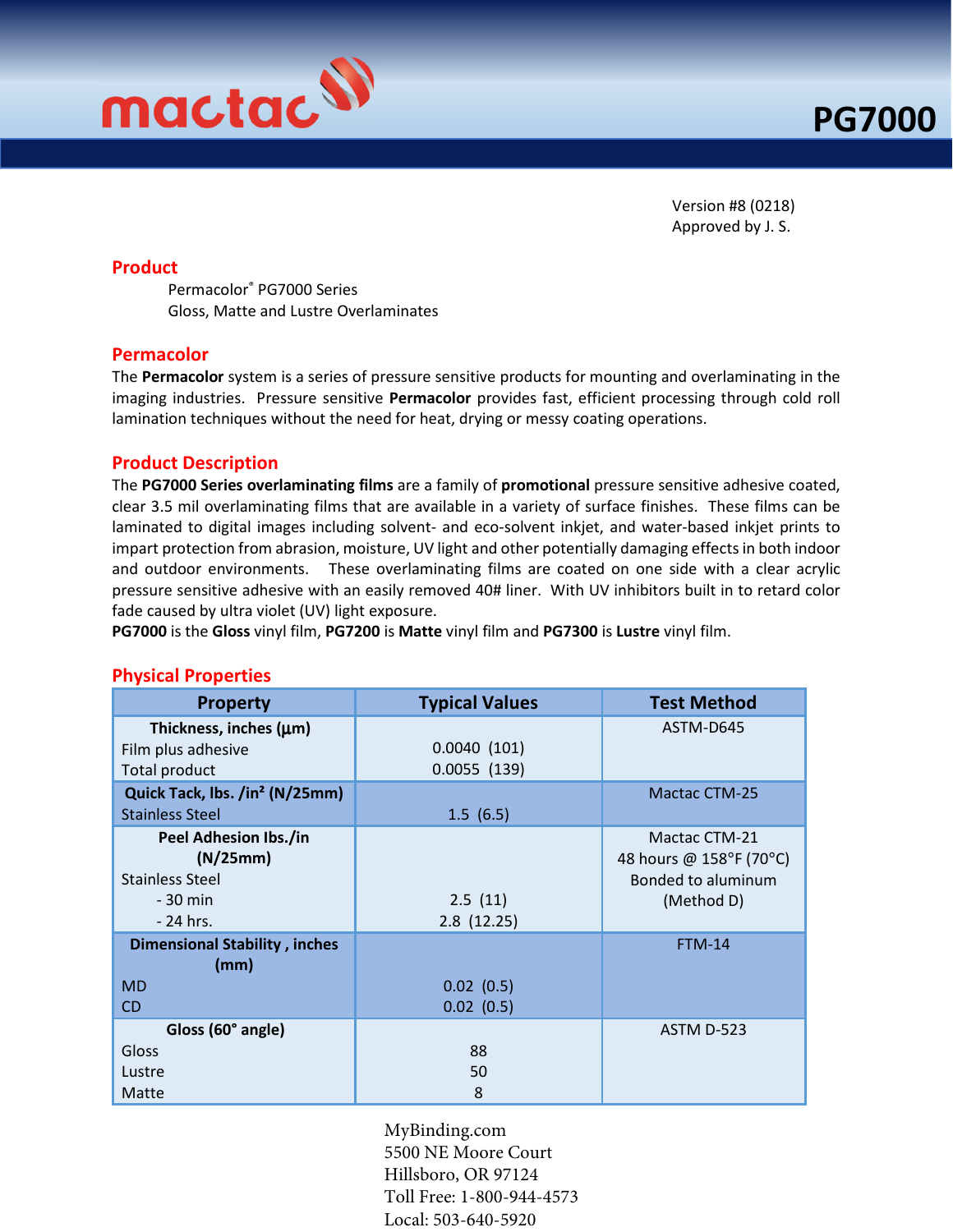| <b>Temperature Range</b><br>Application for best results:<br>End Use: | Above 45°F (16°C)<br>$-20^{\circ}$ to 150°F (-28° to 66°C) |           |
|-----------------------------------------------------------------------|------------------------------------------------------------|-----------|
| <b>Adhesive pH</b>                                                    | <b>Neutral</b>                                             | TAPPI-529 |

## **Durability**

The durability of the film is up to 4 years outdoors and 5+ years indoors. The durability of the image is mainly dependent upon the quality of the inks (see technical data sheets given by the ink manufacturers) and pressure sensitive media being used.

## Shelf Life

Two years when stored at 75°F (24°C) and 50% relative humidity or less. Note: Mactac recommends that rolls be stored on end or suspended from the core.

#### Limitations

- 1) The user is responsible for determining the product's suitability, including adhesion and if needed, removal characteristics when used in applications other than listed specifically in this Performance Guide.
- 2) If there are any questions about applications, please contact your Mactac sales representative to discuss your requirements for recommendations.
- 3) If this is a printed Performance Guide it is an uncontrolled document. Please check the Mactac website for the latest, most up-to-date version

#### Recommendations

- 1. Where exposure to moisture, chemicals, solvents or high pressure wash is anticipated, Mactac recommends sealing the edges with varnish, silicone or other sealant to prevent penetration by these liquids.
- 2. Overlaminates should not be applied onto dusty or dirty prints.
- 3. The mounting board must be properly prepared prior to mounting the image. This may include wiping with alcohol, light sanding or surface sealing depending on the board. Contact your board supplier for their recommendation.
- 4. Mactac's pressure sensitive mounting films are intended for "Cold Roll Lamination" (40°F - 104°F). The addition of heat while simultaneous mounting with Thermal Overlaminates may result in curl or have other detrimental effects on the finished product.
- 5. Whenever possible, always test first to ensure end-use capability.
- Values given are typical for unprocessed product and are not for use as specifications. Processing may change the values.

CALL 1-800-321-8834 for additional product information

[MyBinding.com](http://www.mybinding.com) 5500 NE Moore Court Hillsboro, OR 97124 Toll Free: 1-800-944-4573 Local: 503-640-5920